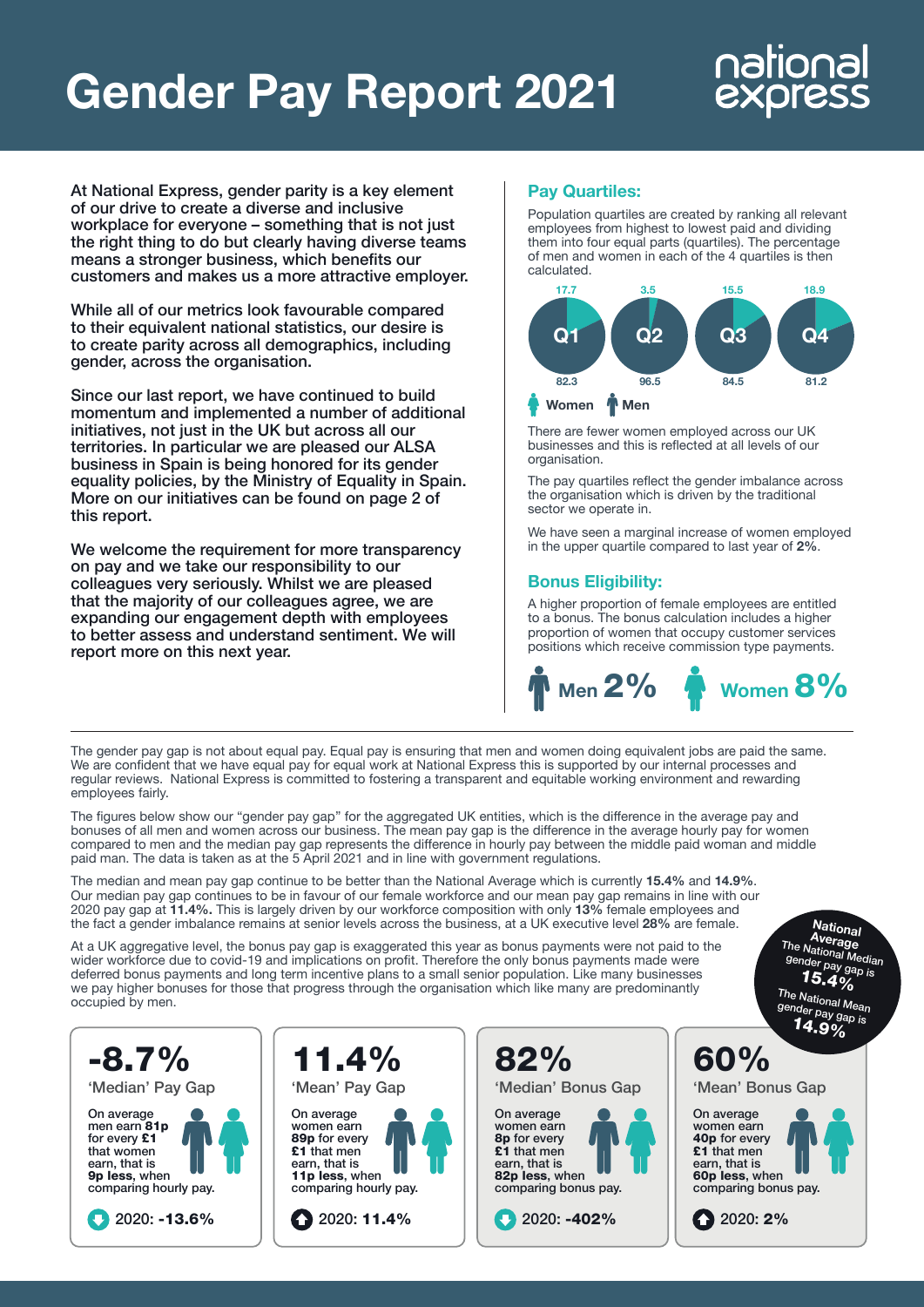#### What progress are we making?

Progress has been made over the last year to appoint female talent but also identify and grow our talent within the organisation. We have further refined our approach to identify talent to ensure that our internal practices are fair and transparent. We regularly review our talent pools to ensure that they reflect a positive gender balance. In addition, our Executive team all have specific goals to continually drive improvements within their functions.

As mentioned on the first page, our ultimate goal will always be parity across demographics and you will see below we have set an aspiration that women will make up 40% of our senior management population by the end of 2025 and believe this starts from the top.



Our focus now is on driving these improvements further but also significantly broadening the number of women at all levels of the organisation, where women represent c. 15% in the UK and 35% Group - a figure that is not where we want to be but is a typical representation of our industry. Progress on providing opportunities for women has been made with 2.5% of women in the UK being promoted in 2021 vs 1.4% of men. The UK has also heavily focused on their recruitment material, the wording and imagery has been refreshed to ensure it is fully inclusive and avoids any bias.

Achieving a significant uplift in female driver recruitment remains a challenge in some of our territories. We will continue to consider how our infrastructure (e.g. work patterns, family friendly policies) supports this, as well as many other elements of our employee proposition.

In 2022, the UK business are working with an external consultancy to run focus groups with our female drivers to better understand the key priority drivers that will enable us to attract more female drivers.

Our "Driver Recruitment Summit" held in March in North America also sought to better understand the same topic. In addition, Alsa launched a campaign to attract women to the bus drivers profession, with a vinyl featuring the message "We want you to drive this bus"

We have also continued to evolve our learning practices and since launching last year, 2,580 UK employees have completed the Unconscious Bias and Dignity at Work programme. In addition, we have had a further 2,867 course completions on various other diversity and inclusion related courses over the past 12 months.

#### national **BUS** national express

**Assible Transport** 



Finally, to demonstrate our desire for gender parity at all levels, 50% of our graduates in the UK in 2021 were women and 15.8% of our engineering apprentices are women (double to the national average of 9.6%).